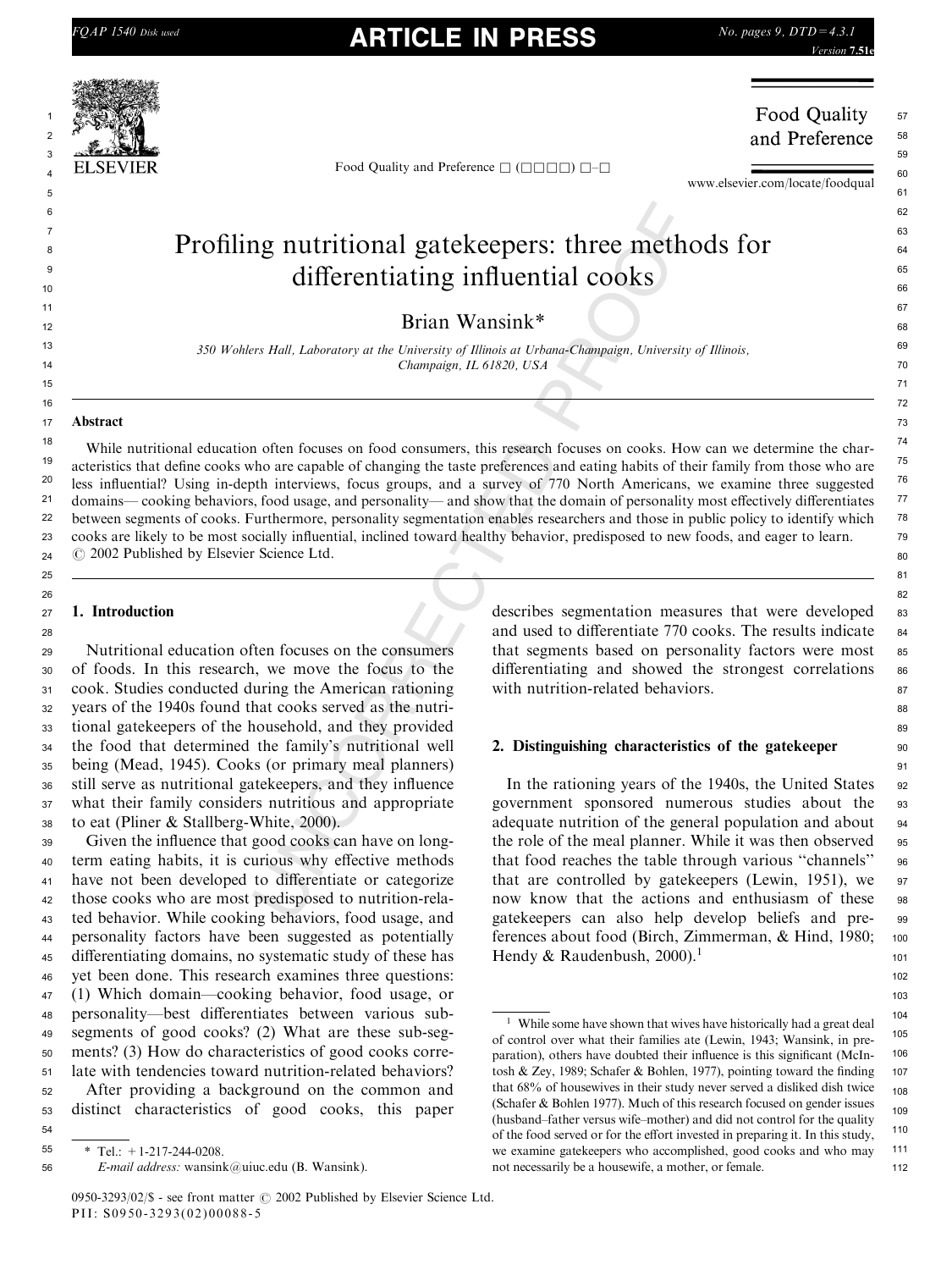## $QAP$  1540 Disk used  $ARTICE IN PRESS$  No. pages 9, DTD=4.3.1

#### 2 B. Wansink | Food Quality and Preference  $\Box$  ( $\Box$  $\Box$  $\Box$ )  $\Box$ - $\Box$

The role of the gatekeeper has expanded beyond the stay-at-home housewife notion (McIntosh & Zey, 1989) to encompass a more diverse demographic who shop, cook, and control consumption for the family. In this study, we examine gatekeepers who are the primary meal planners and cooks, and who are not necessarily female or a stay-at-home parent. Instead of focusing on all meal planners, there are benefits of focusing only on those who are more serious about this role. The influence of these involved or ''good cooks'' is much higher than convenience-cooks or carry-out cooks with less involvement in food preparation. Past work shows that these good cooks were more effective in encouraging their families to consume organ meats during rationing years of World War II (Mead, 1945). Even today, recent studies show that people who like the taste of soy (versus those who eat it primarily for health purposes) all indicate they live with a ''good cook'' (Wansink & Chan, 2001). 1 2 3 4 5 6 7 8 9 10 11 12 13 14 15 16 17 18 19

Good cooks who serve as gatekeepers are defined as primary meal planners who prepare favorable food for their family. Such cooks often describe themselves as being better than average cooks and are defined by others as better than average. Yet not all cooks are the same. There are likely to be very different types or segments of good cooks, and there are likely to be a number of dimensions or characterics on which they can be defined. 20 21 22 23  $24$ 25 26 27 28

Transmit & While u<br>
as gatekeepers are defined as<br>
five factor<br>
of propare favorable food for<br>
often describe themselves as<br>
e cooks and are defined by<br>
determine<br>
age. Yet not all cooks are the<br>
between s<br>
be very differe As is detailed later, studies that follow the development of good cooks (including master chefs) most commonly note several characteristic domains on which they might be differentiated: their cooking behavior, their food usage, and their personality.<sup>2</sup> One domain in which these gatekeepers can be differentiated is in their cooking behavior. Good cooks are distinguished from average cooks by a number of behavioral dimensions, including by the types of meals they make (Verlegh, Math, & Candel, 1999) by how they cook (recipes vs. instinct), by how much they entertain, and by how much they experiment with new recipes and spices (Mendelson 1996). 29 30 31  $32$ 33 34 35 36 37 38 39 40 41

Good cooks can be distinguished by their cooking behavior, yet they may also be distinguished by their food usage (Murcott, 2000). Prior research about the method of choosing ingredients found that when cooks make food choices, they often use choice heuristics to reduce the number of available alternatives (Brinberg, Axelson, & Price, 2000). Once they find a nutritional and palatable combination, they can repeatedly experiment with those ingredients when creating other recipes 42 43 44 45 46 47 48 49 50

<sup>2</sup> It is initially interesting that demographic characteristics such as age, gender, income, or education, have not been suggested as having differentiating power. Nevertheless, this is consistent with past studies that show that such demographic characteristics are not robust predictors and often mask more meaningful commonalities (Sudman & Wansink, 2002). 52 53 54 55 56

51

(Day, Kyriazakis, & Rogers, 1998). As a result, it may be that the types of foods a person cooks or eats can be used to differentiate them as cooks. Different general categories of food that are often referenced are meats, vegetables, dairy products, and desserts (Daria, 1993; Franey, 1994; Lowe, 2000). 57 58 59 60 61 62

y, 1994; Lowe, 2000).<br>graphies of passionate clon, creativity, experim<br>i, 2000). These chara<br>are not far removed fraction<br>are not far removed fractions.<br>Dood cooks can often be<br>The can be adventurously to try new foods in Biographies of passionate chefs indicate high levels of ambition, creativity, experimentation, and hard work (Smith, 2000). These characteristics of professional cooks are not far removed from those of their amateur counterparts. Ruhlman (1997) and Smith (2000) note that good cooks can often be identified by their personalities. The can be adventurous, creative, ambitious, and willing to try new foods in ways that will enhance their enjoyment of cooking. However, one cook may be wellliked and light-hearted while another cook may be dominant and competitive (Meiselman, 2000). 63 64 65 66 67 68 69 70 71 72 73

While unpublished efforts have been made to use the five factor personality model to examine cooks, these efforts have not been particularly useful. These five personality dimensions are coarse enough to explain large deviations in behavior, but are not fine-tuned enough to determine the more subtle factors that differentiate between segments of good cooks. To accomplish this, a series of in-depth interviews with cooks needs to be conducted to determine—in their own words—the best bases for differentiation.

#### 3. Method

Just as career surveys recommend suitable professions for individuals by differentiating people on the basis of their personality and behavior, this study assesses segments of cooks by differentiating them on the basis of their cooking behavior, food usage, and personality. While anecdotes and the literature suggest that cooks might vary in these three general domains, there is little specific guidance as to which of these domains best differentiates good cooks. Furthermore, there is little guidance given as to what measures can be used to measure personality, cooking behavior, and food usage.

#### 3.1. Measure development and prestudies

To develop a set of scales that can be used to differentiate cooks, a two-stage process was used. First, 87 people between the ages of 23 and 82 were given openended questionnaires asking them to describe their personality, the foods they had cooked for dinner in the past two weeks, and the ways in which they had cooked and entertained in the past month. They were then asked scaled questions  $(1=$ disagree;  $9=$ agree) related to how skilled and proficient of a cook they were, and they were asked to differentiate themselves from less (or more) proficient cooks they knew. Finally, a series of 102 103 104 105 106 107 108 109 110 111 112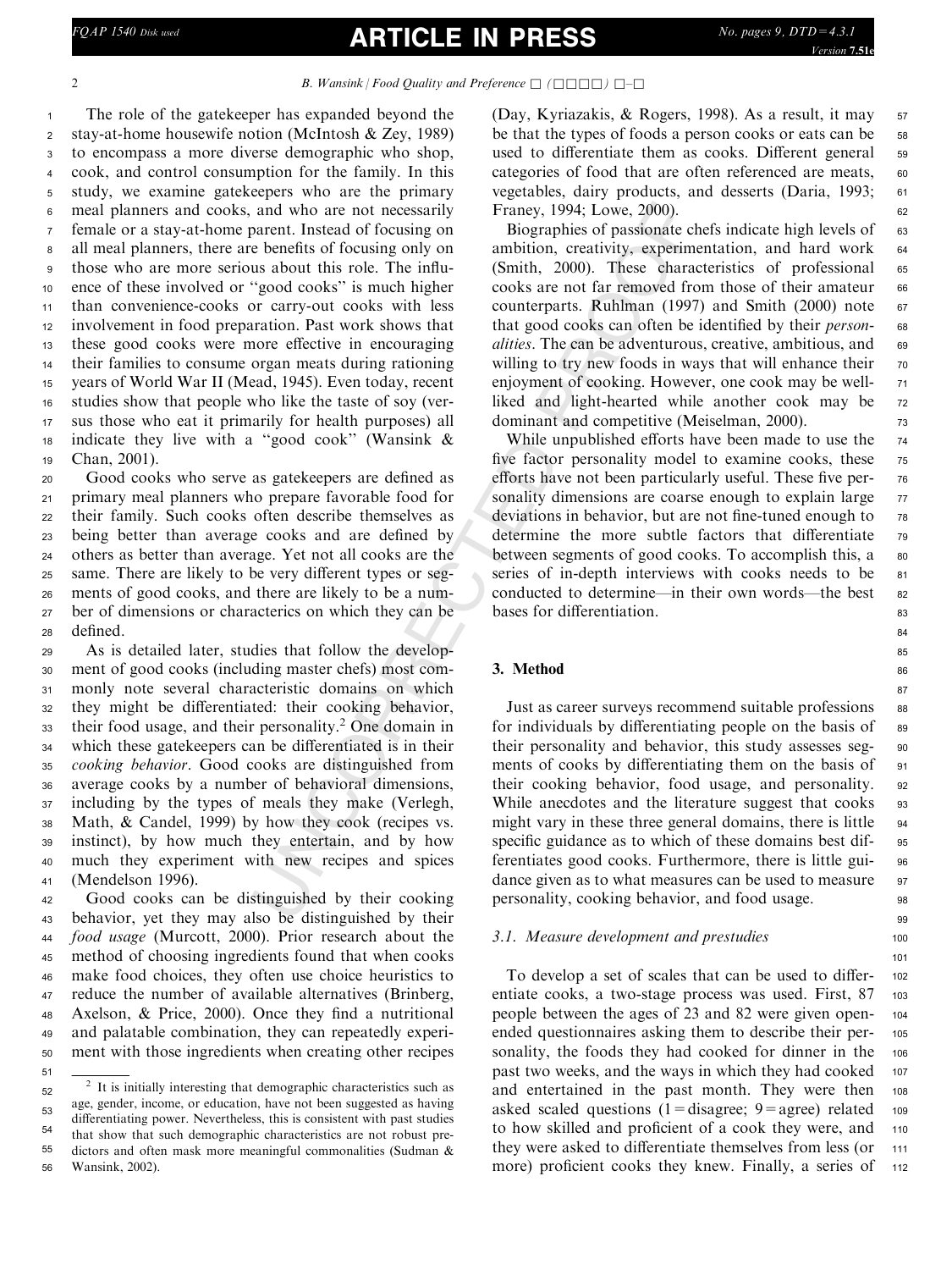# $F_{QAP\;I540\;Disk\;used}$  and  $\blacksquare$  article in PRESS  $N_{O.\;pages\;9,\;DTD=4.3.1}$

## B. Wansink | Food Quality and Preference  $\Box$  ( $\Box$  $\Box$  $\Box$ )  $\Box$ - $\Box$

scale questions were asked to validate and clarify differentiating characteristics that had been suggested by the literature. 1 2 3

Second, a series of demographically matched focus groups of self-classified ''good'' cooks, ''bad'' cooks, and a mixed group were conducted to better understand the differentiating characteristics related to personality, behavior, and food usage. Two focus groups were conducted for each of the three segments of cooks and the groups ranged in size from 8 to 12 individuals. The results of these six focus groups, the survey, and past literature were combined, and the resulting measures were pretested with a sample of 41 adult consumers who were of a similar sample as those people ultimately used in the main study. Based on these results, redundant or non-diagnostic measures were eliminated and unclear questions were clarified. 4 5 6 7 8 9 10 11 12 13 14 15 16 17

responsible provided their friends and their lifestyles. The reliability were obtained through census data an annes through consumes the could clear primary r to identify those who are the could clear to identify those wh Finally, a national survey of 2000 people provided key information on cooks and their lifestyles. The names of these individuals were obtained through a list service that obtained the names through census data. The mail survey was used to identify those who are the primary shopper and meal planner in their household. Following the survey, participants were asked to rate their personality on series of nine-point scales  $(1=$ strongly disagree; 9 = strongly agree). Some basic health related personality traits and food usage were used in the survey to examine health-related tendencies of cooks for the purpose of face validity and to suggest productive future avenues for research. 18 19 20 21 22 23  $24$ 25 26 27 28 29 30

#### 3.2. Measures

31  $32$ 33

41

55

The basic survey was broken into sections of questions related to cooking behaviors, food usage, personality, cooking proficiency, nutritional predispositions, and demographics. The questions related to cooking behaviors were asked in the form of frequency questions (''I tried \_\_ new recipes last month'') or in the form of the nine-point Likert-scales noted earlier (''I consider 34 35 36 37 38 39 40

Table 1 42

| 43 | Behaviors that differentiate good cooks from average cooks |  |  |
|----|------------------------------------------------------------|--|--|
|    |                                                            |  |  |

myself a creative cook''). Out of those nine questions used to measure cooking behavior, five were Likertscaled and four were frequency questions. Seven questions related to food usage were asked in the form of frequency questions (''How many times in the past month have you served chicken?''). Twenty-four questions related to personality characteristics (such as "healthy," "stockpiler," and "giver") were rated by respondents on a scale of 1 (''does not describe me'') to 9 (''best describes me''). 57 58 59 60 61 62 63 64 65 66

I have you served chick<br>related to personality<br>hy," "stockpiler," and<br>dents on a scale of 1 ("<br>st describes me").<br>rder to differentiate goc<br>elow average cooks, a<br>on both comparative<br>oint Likert scales, resp<br>ey disagreed or In order to differentiate good cooks from the average and below average cooks, a series of questions were asked on both comparative and absolute levels. On nine-point Likert scales, respondents were asked whether they disagreed or agreed with statements that they were good cooks, that others viewed them as good cooks, and that they were relatively better cooks than their friends. These three measures had a coefficient of reliability of 0.82, and they generated enough variation to distinguish a group of 317 respondents (out of 508 primary meal planners and 770 total responses) that could clearly be identified as relatively better cooks than the remaining respondents. For ease of description, these two groups will be defined as ''good cooks'' and ''average cooks'' even through the difference is relative. 67 68 69 70 71 72 73 74 75 76 77 78 79  $80$ 81 82

As Table 1 indicates, these two groups are well distinguished from each other. Good cooks are more actively involved in cooking activities such as trying more new recipes  $(F_{1, 501} = 34.04; P < 0.01)$ , having more cookbooks  $(F_{1, 504} = 61.81; P < 0.01)$ , using more spices  $(F_{1, 505} = 124.12; P < 0.01)$ , having guests over for dinner more frequently  $(F_{1, 500} = 16.53; P < 0.01)$  and making more casseroles  $(F_1, 498) = 4.26$ ;  $P < .05$ ). Also, good cooks are more likely to cook by instinct  $(F_1, 505)$ 103.69;  $P < 0.01$ ) and describe themselves as creative cooks  $(F_{1, 505} = 338.03; P < 0.01)$ . These results lend further support for the important distinction between good and average cooks, and they motivate further analysis based on this distinction.

|                                                            | Good cooks<br>$N = 317$ | Average cooks<br>$N = 453$ | $F$ Test  |
|------------------------------------------------------------|-------------------------|----------------------------|-----------|
| I often cook new recipes <sup>a</sup>                      | 6.96                    | 4.87                       | 136.97*   |
| I have many cookbooks <sup>a</sup>                         | 6.78                    | 5.05                       | $61.81*$  |
| I usually cook new recipes by instinct <sup>a</sup>        | 7.03                    | 5.09                       | $103.69*$ |
| I consider myself a creative cook <sup>a</sup>             | 7.21                    | 4.52                       | 338.03*   |
| I use a wide variety of spices <sup>a</sup>                | 6.70                    | 4.62                       | 124.12*   |
| I tried different recipes in the past 12 months            | 15.01                   | 6.95                       | $34.04*$  |
| I had guests over for dinner times in the past 12 months   | 15.34                   | 9.41                       | $16.53*$  |
| I used the oven to cook dinner times in the past 12 months | 100.84                  | 86.54                      | 2.38      |
| I made casseroles in the past 12 months                    | 19.62                   | 11.55                      | $4.26*$   |

 $*$   $P < 0.05$ 

<sup>a</sup> Nine- point Likert scale (1: Strongly disagree, 9: Strongly agree). 56

111

112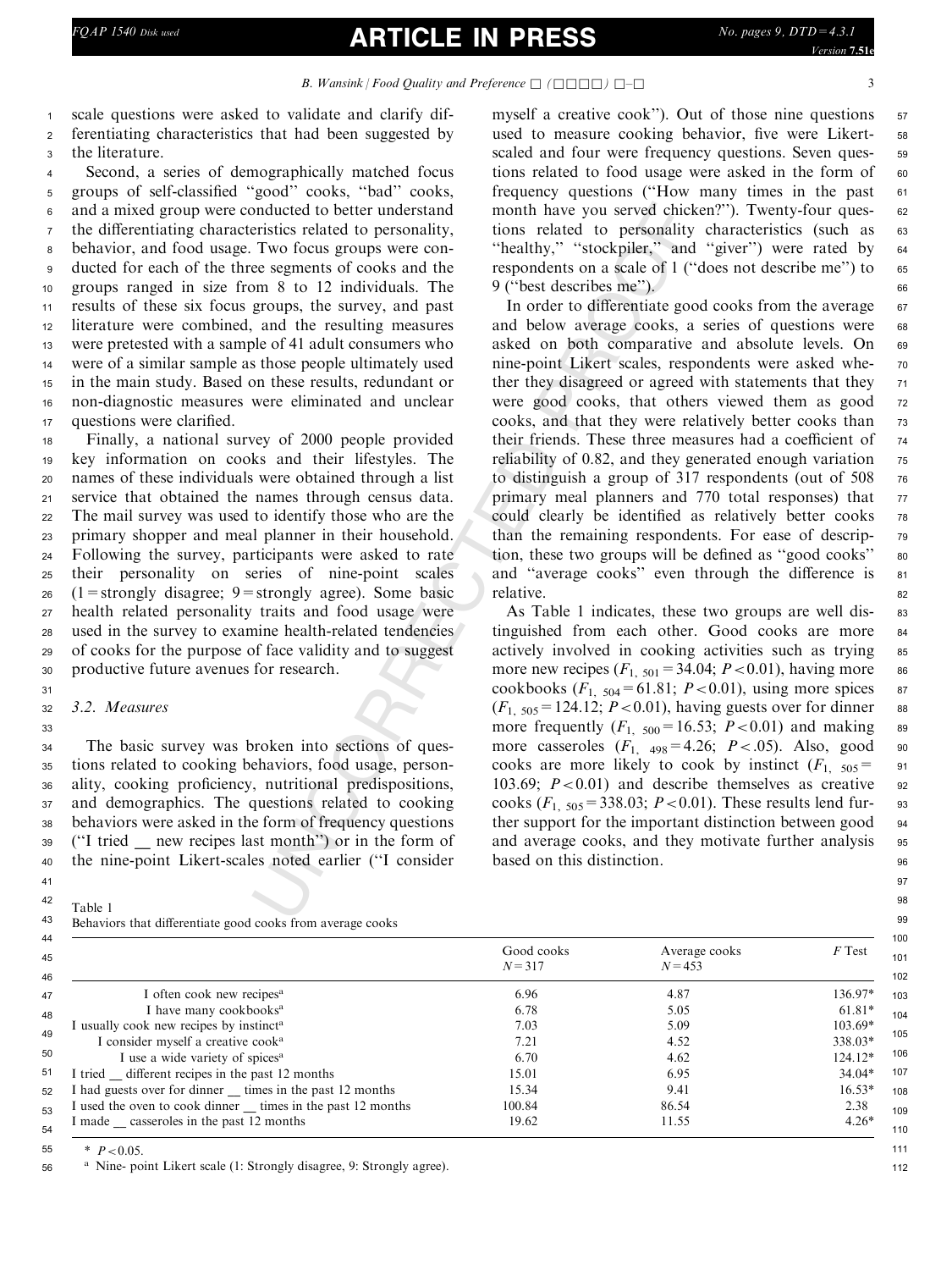## $QAP$  1540 Disk used No. **ARTICLE IN PRESS** No. pages 9, DTD=4.3.1

#### 4 B. Wansink | Food Quality and Preference  $\Box$  ( $\Box$  $\Box$ )  $\Box$

There are a number of target measures that are of interest when adopting new foods and establishing new, healthy eating behaviors. In prior studies of functional food adoption, four important characteristics of adoptability are whether a person was socially influential, inclined toward healthy behavior, predisposed to new foods, and eager to learn (Hunt & Hillsdon, 1996). These four behaviors were measured on Likert scales  $(1=$  strongly disagree;  $9=$  strongly agree) based on their answers as to whether they considered themselves, socially influential, inclined toward healthy behavior, predisposed to new foods, and eager to learn. By determining the correlation of these factors to various cooking behaviors, food uses, and personality measures, we will have some indication of what domain best helps differentiate dimensions of good cooks that most correlate with target behaviors we believe relate to nutritional predispositions. 1 2 3 4 5 6 7 8 9 10 11 12 13 14 15 16 17

#### 3.3. Sample 18 19

20

any factor<br>
the factor<br>
explained the factor<br>
any factor<br>
was 59.20<br>
glist service which provided<br>
sentative sample from 50 US<br>
age questionnaires, and they<br>
is of \$3.00 for their participa-<br>
n & Wansink, 2002). Of the<br>
ma As before, survey respondents were chosen randomly from a commercial mailing list service which provided random data that was collected based on census data and phone records. A representative sample from 50 US states were mailed eight page questionnaires, and they were given honor payments of \$3.00 for their participation in the study (Sudman & Wansink, 2002). Of the 2000 surveys that were mailed, 770 (38.5%) were returned in a timely enough manner to be included in the analysis. The respondents ranged in age from 21–74 and were not informed about the objectives of the research until they returned the survey. The average respondent had 1.6 children still living at home, and 70% are Anglo-American, 61% are female, and their average income is between \$30,000 and \$50,000. 21 22 23  $24$ 25 26 27 28 29 30 31  $32$ 33 34 35

Out of the surveys issued, 770 responses were returned. Of those responses, 508 survey participants are ''primary meal planners''. Out of these 508 primary meal planners, 317 were considered ''good cooks'' based upon their selfratings. These 317 individuals who were identified as both ''a primary meal planner'' and ''a good cook'' were selected for the following tests. The remaining 453 were conservatively designated as ''average cooks'' to provide a point of comparison with the ''good cooks.'' 36 37 38 39 40 41 42 43 44

#### 3.4. Data analysis 46

45

47

To avoid redundancy while defining segments of cooks, we used factor analysis with a varimax rotation as a data reduction and dimensional segmentation technique. Nine items for cooking behavior, 34 items for personality, and seven items for food usage were used for the factor analyses. 48 49 50 51 52 53

First, we standardized cooking behaviors, food usage, and personality characteristics on nine-point scales, according to the percentiles of each factor. Specific 54 55 56

factors. The purpose of<br>is to identify meaning<br>in to reduce a larger<br>in the parameter of uncorrelated va<br>er analyses. For this pu<br>ost appropriate (Hair e<br>is between factors are sh<br>begin the interpretatic<br>the first variable combinations of variables correlate within segments, but not between segments. All the communalities are above 0.5, and the eigenvalues are above 1.0. Using SPSS v. 9.1, all of factor analyses were obliquely rotated because each factor may not be perfectly independent of other factors. The purpose of the factor analysis in this study is to identify meaningful dimensions of good cooks, not to reduce a larger number of variables to a smaller set of uncorrelated variables for subsequent use in other analyses. For this purpose, an oblique solution was most appropriate (Hair et al., 2002), and the correlations between factors are shown in the Appendix. 57 58 59 60 61 62 63 64 65 66 67 68

We begin the interpretation of the factor analysis with the first variable on the first factor and move horizontally from left to right, looking for the highest loading for that variable on any factor (Hair et al., 2002). Hence, the highest loading for each variable on any factor was regarded to be significant to represent the factor. The cumulative percentage of the variance explained by each component from the rotated solution was 59.20% for cooking behavior factors, 64.20% for food usage factors, and 68.5% for personality factors. Eigenvalues for each factor were 1.5, 1.2, and 1.2.

## 4. Results

#### 4.1. Segmenting cooks by their cooking behavior

In analyzing good cooks on the basis of their cooking behavior, we found three distinct behavior categories: the Recipe Cook, the Inventive Cook, and the Social Cook (see Table 2). The cooking behaviors that segment these cooks also differentially correlate with nutritionrelated behaviors.

New Recipe Cooks try a wide variety of recipes, but almost exclusively use cookbooks. They cook for enjoyment, often preparing food to satisfy only their own tastes rather than various tastes of a large group. Inventive Cooks view cooking as a hobby and frequently experiment with new recipes. However, they too use their instincts to create their own combinations of foods and methods, and they enjoy unpredictable outcomes. They cook to satisfy the tastes of themselves and one or two others; they are not concerned about satisfying the diverse tastes of groups. Social Occasion Cooks prepare large meals (sometimes using the oven to cook casseroles) that aim to please a wide variety of tastes found in a social gathering. In order to avoid the risk of making large dishes that do not satisfy guests, social cooks rely on standard recipes. Rather than treating cooking as a hobby, they use cooking as a social mediator—a facilitator of acceptance, belonging, and affection (Franey, 1994; Ruhlman, 1997). For them, cooking behavior is less related to the motivation to cook, than to the social benefits and social identity that is accrued (Day et al., 1998). 92 93 94 95 96 97 98 99 100 101 102 103 104 105 106 107 108 109 110 111 112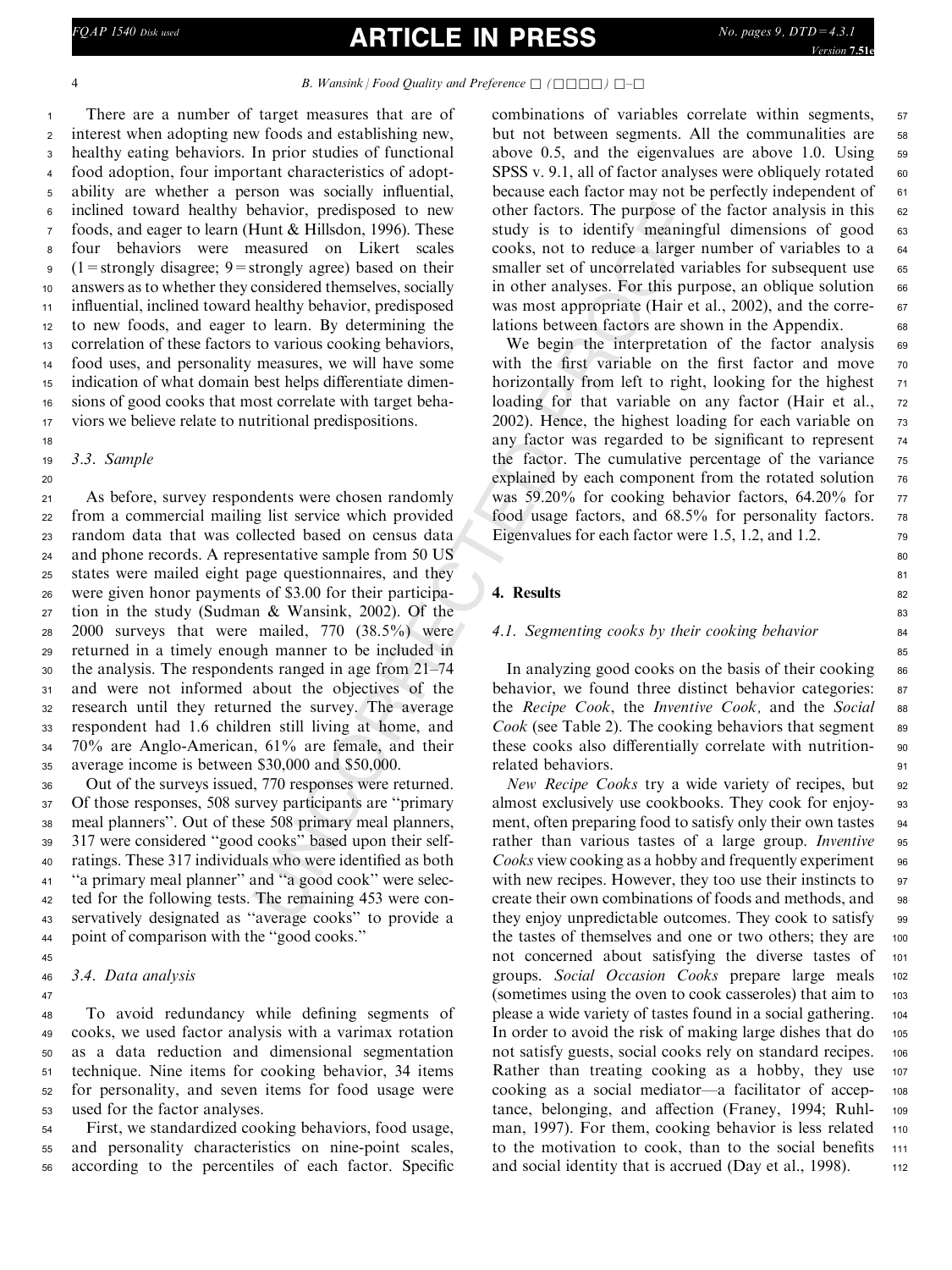## $QAP$  1540 Disk used  $ARTICLE IN PRESS$  No. pages 9, DTD=4.3.1

B. Wansink | Food Quality and Preference  $\Box$  ( $\Box$  $\Box$  $\Box$ )  $\Box$ - $\Box$ 

Table 2 1

Using cooking behaviors to characteristic cooks

|                                                                                                                                                                                                                                | New recipe | Inventive | Social occasions |
|--------------------------------------------------------------------------------------------------------------------------------------------------------------------------------------------------------------------------------|------------|-----------|------------------|
|                                                                                                                                                                                                                                | cook       | cook      | cook             |
| I often cook new recipes <sup>a</sup>                                                                                                                                                                                          | 0.79       | 0.29      | $-0.13$          |
| I have different cookbooks                                                                                                                                                                                                     | 0.76       | 0.09      | 0.08             |
| I tried new recipes last month? <sup>a</sup>                                                                                                                                                                                   | 0.67       | 0.13      | 0.41             |
| I usually cook new recipes by instinct <sup>a</sup>                                                                                                                                                                            | $-0.02$    | 0.78      | 0.03             |
| consider myself a creative cook <sup>ab</sup>                                                                                                                                                                                  | 0.25       | 0.74      | $-0.03$          |
| I use a wide variety of spices                                                                                                                                                                                                 | 0.40       | 0.59      | 0.0004           |
| I had guests over for dinner times in the past 12 months b                                                                                                                                                                     | $-0.14$    | 0.21      | 0.76             |
| I used the oven to cook dinner __ times in the past 12 months                                                                                                                                                                  | 0.13       | $-0.09$   | 0.66             |
| I made case roles in the past 12 months                                                                                                                                                                                        | 0.39       | $-0.32$   | 0.53             |
| Extraction method: principal component analysis; rotation method: varimax with Kaiser normalization; rotation converged in six iterations.<br><sup>a</sup> Predisposed toward new foods.<br><sup>b</sup> Socially influential. |            |           |                  |

16 17

This provides a basis on which to differentiate cooks. As the footnotes in Table 2 indicate, while the Social Occasion Cooks are socially influential, they are not predisposed toward new foods. Both New Recipe Cooks and Inventive Cooks are predisposed to new foods (but not particularly socially influential). What differentiates them is that the former needs the recipe, while the later needs only the inspiration. 18 19 20 21 22 23  $24$ 25

4.2. Segmenting cooks by their food usage 27

28

26

Table 3

44

On analyzing cooks on the basis of food usage, three categories emerged. As shown in Table 3, the categories were labeled as the Meat-focused Cook, the Vegetablefocused Cook, and the Self-regulated Cook. 29 30 31  $32$ 

Fractristic cooks. Consume the consumer of the secondary influential, they are not several frequent cooks. Both New Recipe what behavior of the second of the position of alternation. The inspiration. What the former needs Not surprisingly, Meat-focused Cooks are distinguished by their frequent consumption of beef, chicken, and pork, while Vegetable-focused Cooks are characterized as serving and eating five or more fruits or vegetables each day. Self-regulated Cooks consist of people who eat dessert after dinner and drink milk every day. The rules or rituals of the Self-regulated Cook keep their daily lives more conformed to a regular pattern. This category differs from the other identified categories because it focuses on the behavior patterns used to 33 34 35 36 37 38 39  $40$ 41 42 43

consume food, whereas the other categories focus on the frequent content of the diet.

Several questions in the survey were used to determine what behavioral dimensions are most related to healthy predispositions to healthy food consumption. Consistent with prior research, when wide varieties of foods are available, heuristics are used to reduce the number of alternatives (Brinberg et al., 2000). The Meat-focused Cook and the Vegetable-focused Cook may use heuristics to form food patterns and adapt new food selections (Lindeman & Väänänen, 2000). Self-regulated Cooks concentrate more on their patterns of eating (e.g. drinking milk and eating desserts every day) rather than the content of the food.

Whereas food usage can indicate what flavors or taste a cook may prefer when they prepare food (such as spicy or bland), it surprisingly does not differentiate segments of cooks as well as behavioral and personality characteristics (cf. McGee, 1999). The study showed few food usage characteristics systematically differentiate these cooks. One reason was because the consumption frequency of many potentially differentiating foods (such as endive, anchovies, leeks, etc.) was too sporadic to produce consistent differences. While this reduced number of characteristics resulted in a reduced 88 90 91 92 93  $Q_{\Delta}$ 95 96 **97** 98

|                                               | Meat-focused<br>cook | Vegetable-focused<br>cook | Self-regulated<br>cook |
|-----------------------------------------------|----------------------|---------------------------|------------------------|
| Eat beef                                      | 0.85                 | $-0.11$                   | 0.11                   |
| Eat chicken <sup>a</sup>                      | 0.72                 | 0.36                      | $-0.13$                |
| Eat pork                                      | 0.72                 | $-0.11$                   | 0.31                   |
| Eat broccoli <sup>a</sup>                     | 0.08                 | 0.86                      | $-0.03$                |
| Eat $5+$ fruits/vegetables daily <sup>a</sup> | $-0.14$              | 0.70                      | 0.41                   |
| Drink a glass of milk <sup>a</sup>            | 0.10                 | 0.13                      | 0.72                   |
| Eat dessert after dinner                      | 0.09                 | 0.02                      | 0.71                   |

Extraction method: principal component analysis; rotation method: varimax with Kaiser normalization; rotation converged in 6 iterations. 55

<sup>a</sup> Inclined toward healthy behavior. 56

89

99 100

111 112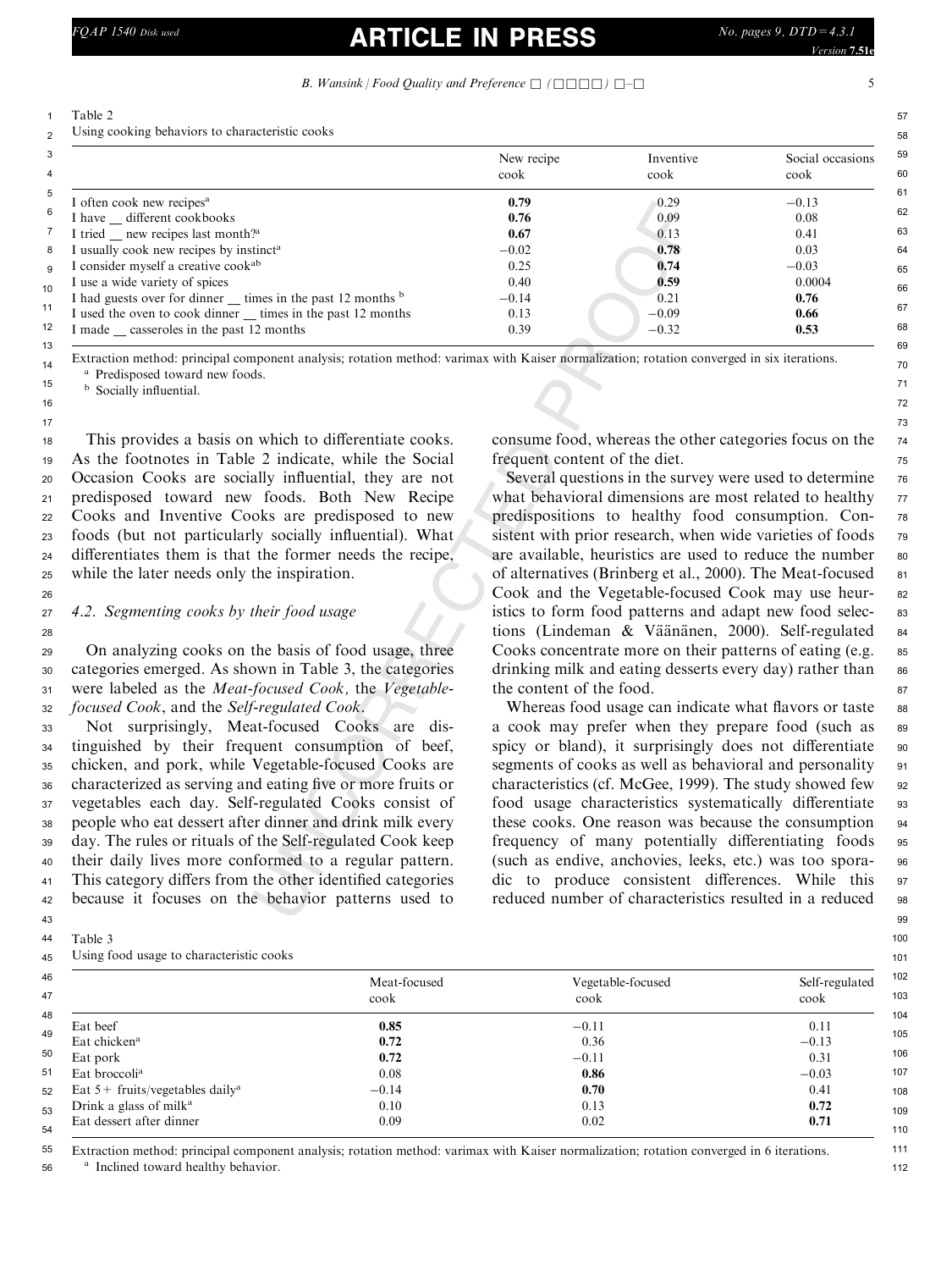## $\mathbf{ARTICLE}$  IN PRESS No. pages 9, DTD=4.3.1

1

Table 4

6 **B.** Wansink | Food Quality and Preference  $\Box$  ( $\Box$  $\Box$  $\Box$ )  $\Box$ - $\Box$ 

57

58

| Using personality dimensions to characteristic cooks |  |  |  |
|------------------------------------------------------|--|--|--|
|                                                      |  |  |  |

|                               | Giving  | Innovative | Healthy | Athletic | Competitive Methodica |          | Stock-piling | Pet owning | Stimulation   | Church-going |
|-------------------------------|---------|------------|---------|----------|-----------------------|----------|--------------|------------|---------------|--------------|
|                               | cooks   | cooks      | cooks   | cooks    | cooks                 | cooks    | cooks        | cooks      | seeking cooks | cooks        |
| Real friendly <sup>a</sup>    | 0.83    | 0.10       | 0.08    | $-0.01$  | 0.15                  | 0.03     | $-0.02$      | 0.08       | 0.02          | 0.03         |
| Well-liked <sup>a</sup>       | 0.81    | 0.09       | 0.20    | $0.08\,$ | 0.14                  | $0.07\,$ | $-0.12$      | 0.04       | 0.04          | $-0.06$      |
| Outgoing <sup>a</sup>         | 0.76    | 0.19       | $-0.06$ | 0.14     | 0.20                  | 0.22     | $-0.03$      | 0.02       | $-0.05$       | 0.06         |
| "Giver" <sup>a</sup>          | 0.70    | 0.15       | 0.27    | $-0.10$  | $-0.07$               | 0.05     | $-0.04$      | 0.21       | 0.05          | 0.09         |
| Enthusiastic <sup>a</sup>     | 0.68    | 0.27       | 0.16    | 0.20     | 0.12                  | 0.08     | 0.13         | $-0.06$    | $-0.13$       | 0.15         |
| Light-hearted <sup>a</sup>    | 0.63    | 0.18       | 0.10    | 0.29     | $-0.09$               | $-0.22$  | 0.23         | $-0.13$    | 0.07          | $0.02\,$     |
| Witty <sup>a</sup>            | 0.60    | 0.42       | $-0.04$ | 0.19     | 0.16                  | 0.07     | 0.09         | $-0.11$    | 0.13          | $-0.04$      |
| Nurturing <sup>a</sup>        | 0.50    | 0.15       | 0.43    | $-0.02$  | $-0.19$               | 0.09     | 0.11         | 0.26       | 0.16          | 0.15         |
| Self-sufficient <sup>a*</sup> | 0.50    | 0.16       | 0.46    | 0.11     | 0.34                  | 0.08     | 0.06         | $-0.01$    | $-0.10$       | $-0.16$      |
| Flexible <sup>a*</sup>        | 0.48    | 0.20       | 0.43    | 0.19     | 0.12                  | $-0.14$  | 0.28         | $-0.14$    | $-0.13$       | 0.05         |
| Innovatorb,c                  | 0.37    | 0.71       | 0.08    | 0.04     | 0.13                  | 0.25     | 0.05         | $-0.02$    | $-0.18$       | $-0.09$      |
| "Think different"b,c          | 0.18    | 0.69       | 0.17    | 0.21     | 0.15                  | $-0.25$  | $-0.03$      | 0.13       | 0.07          | 0.12         |
| Trend setter <sup>a,b</sup>   | $-0.07$ | 0.68       | $-0.02$ | 0.27     | 0.27                  | 0.07     | $-0.05$      | 0.08       | 0.13          | 0.22         |
| Creativeb                     | 0.42    | 0.61       | 0.25    | $-0.03$  | $-0.03$               | $0.10\,$ | 0.03         | 0.05       | $-0.15$       | $-0.20$      |
| Curious <sup>a*</sup>         | 0.32    | 0.49       | 0.32    | 0.12     | $0.08\,$              | 0.26     | 0.23         | $-0.05$    | $0.08\,$      | $-0.15$      |
| Imaginative <sup>a*</sup>     | 0.39    | 0.49       | 0.32    | 0.12     | 0.08                  | 0.26     | 0.23         | 0.05       | 0.08          | $-0.15$      |
| Initiator <sup>a</sup>        | 0.36    | 0.47       | 0.09    | 0.06     | 0.27                  | 0.44     | 0.09         | 0.08       | $-0.14$       | $-0.05$      |
| A bit crazy                   | 0.21    | 0.43       | $-0.20$ | 0.24     | 0.05                  | $-0.30$  | 0.35         | 0.33       | 0.11          | $-0.08$      |
| Healthy <sup>d</sup>          | 0.18    | 0.03       | 0.68    | 0.23     | 0.10                  | 0.17     | $-0.23$      | 0.11       | $-0.11$       | 0.05         |
| Reader <sup>c</sup>           | 0.11    | 0.25       | 0.56    | 0.09     | $-0.15$               | 0.21     | 0.18         | $-0.18$    | 0.31          | $-0.02$      |
| Optimistic <sup>c,d</sup>     | 0.47    | 0.21       | 0.51    | 0.02     | 0.19                  | $-0.09$  | 0.12         | 0.05       | $-0.11$       | 0.09         |
| Athletic <sup>d</sup>         | $-0.06$ | 0.12       | $-0.02$ | 0.73     | 0.22                  | 0.13     | $-0.02$      | $-0.25$    | $-0.05$       | 0.06         |
| Nature lover <sup>d</sup>     | 0.29    | 0.04       | 0.26    | 0.72     | $-0.03$               | 0.03     | $-0.05$      | 0.26       | $-0.02$       | $-0.03$      |
| Earthy <sup>d</sup>           | 0.18    | 0.29       | 0.07    | 0.65     | $-0.28$               | 0.08     | 0.04         | 0.24       | 0.14          | $-0.16$      |
| Dominant <sup>a</sup>         | 0.21    | 0.10       | $-0.03$ | $-0.07$  | 0.79                  | 0.11     | $-0.01$      | $-0.08$    | 0.19          | $-0.09$      |
| Competitive                   | 0.09    | 0.19       | 0.10    | 0.24     | 0.68                  | 0.11     | 0.05         | 0.20       | $-0.14$       | 0.09         |
| Impulsiveb                    | 0.27    | 0.25       | 0.06    | 0.06     | 0.50                  | $-0.21$  | 0.39         | 0.02       | 0.25          | $-0.05$      |
| Adventuresome <sup>a</sup>    | 0.34    | 0.36       | 0.23    | 0.38     | 0.43                  | $-0.05$  | 0.15         | $-0.08$    | $-0.02$       | $-0.11$      |
| Methodical                    | 0.06    | 0.07       | 0.13    | 0.15     | 0.05                  | 0.76     | 0.19         | $-0.14$    | $-0.02$       | 0.03         |
| Cultured <sup>a,c</sup>       | 0.34    | 0.42       | 0.08    | 0.12     | 0.18                  | 0.45     | $-0.18$      | $-0.08$    | 0.24          | 0.14         |
| Stockpiler                    | $-0.03$ | 0.03       | 0.02    | $-0.05$  | 0.09                  | 0.22     | 0.83         | 0.14       | $-0.03$       | 0.07         |
| Pet owner                     | 0.03    | 0.03       | 0.02    | 0.06     | 0.11                  | $-0.10$  | 0.12         | 0.81       | $-0.04$       | $-0.02$      |
| Need stimulation <sup>b</sup> | $-0.02$ | $-0.10$    | $-0.02$ | 0.02     | 0.01                  | $-0.03$  | $-0.04$      | $-0.02$    | 0.83          | $-0.06$      |
| Churchgoer                    | 0.14    | 0.03       | 0.04    | $-0.06$  | $-0.04$               | 0.04     | 0.05         | $-0.03$    | $-0.07$       | 0.89         |

46

number of segments, it also reflects the potential difficulties in trying to differentiate cooks based on their food usage.

4.3. Segmenting cooks by their personality 45

The factor analysis showed that the 34 personality traits selected in the prestudy differentiated 10 personality seg-47 48 49

<sup>3</sup> We begin the interpretation of the factor analysis with the first variable on the first factor and move horizontally from left to right, looking for the highest loading for that variable on any factor (Hair et al., 1979). Hence, the highest loading for each variable on any factor was regarded to be significant to represent the factor. We interpreted the level to be a significant factor loading (e.g. 0.34 for a 0.05 significance level) as the necessary condition for being a significant factor (e.g. the lowest level for being a significant level was included in a 50 51 52 53 54 55 56

ments of cooks: Giving Cooks, Innovative Cooks, Healthy Cooks, Athletic Cooks, Competitive Cooks, Methodical Cooks, Stockpiling Cooks, Pet-owning Cooks, Stimulationseeking Cooks, and Churchgoing Cooks. Table 4 shows the breakdown of characteristics associated with each segment.<sup>3</sup>

When talking about the personalities associated with food usage, people often refer to ones such as nutrition

factor). Since all of the highest factor loadings of a variable are above 0.34, the variable was considered to be appropriately included in a factor. Hence, all factor loadings above 0.34 is not considered to be included in the corresponding factor. Also, cumulative percentage of the variance explained by each component from the rotated solution was (a) 68.5% for personality factors, (b) 64.20% for food usage factors, and (c) 59.20% for cooking behavior factors. Eigenvalue for each factor was 1.02, 1.02, and 1.05. 106 107 108 109 110 111 112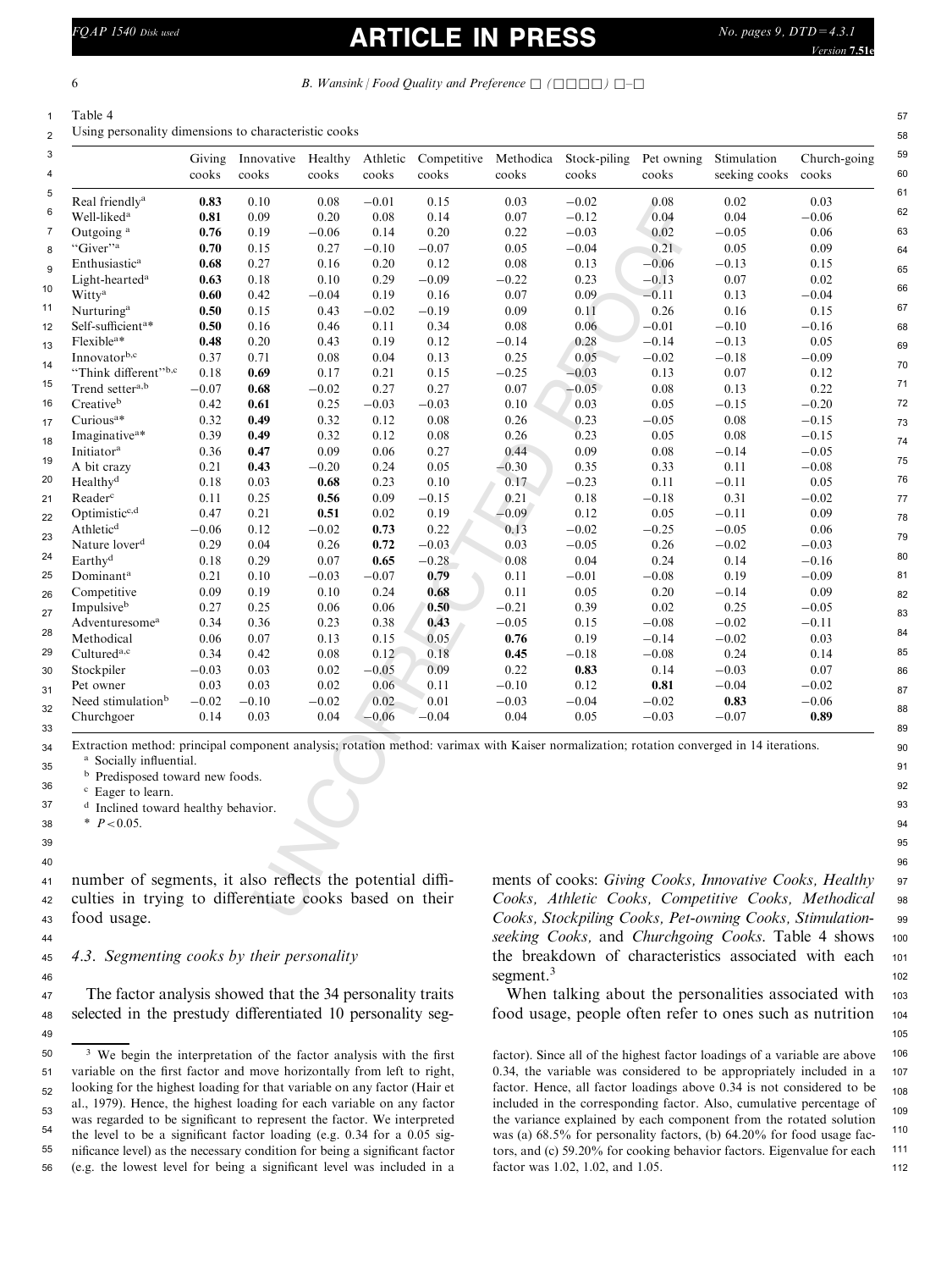22

## $QAP$  1540 Disk used  $\blacksquare$   $\blacksquare$   $\blacksquare$   $\blacksquare$   $\blacksquare$   $\blacksquare$   $\blacksquare$   $\blacksquare$   $\blacksquare$   $\blacksquare$   $\blacksquare$   $\blacksquare$   $\blacksquare$   $\blacksquare$   $\blacksquare$   $\blacksquare$   $\blacksquare$   $\blacksquare$   $\blacksquare$   $\blacksquare$   $\blacksquare$   $\blacksquare$   $\blacksquare$   $\blacksquare$   $\blacksquare$   $\blacksquare$   $\blacksquare$   $\blacksquare$   $\blacksquare$

B. Wansink | Food Quality and Preference  $\Box$  ( $\Box$  $\Box$  $\Box$ )  $\Box$ - $\Box$ 

conscious, weight-watching, fitness-oriented, or gourmet. This analysis indicates that there are a much broader set of personality traits, including Innovative Cooks, Giving Cooks, Competitive Cooks, Stockpiling Cooks, and so forth. 1 2 3 4 5

What is also of interest is that this shows how these characteristics are related to different nutrition-related predispositions that may make them influential gatekeepers for nutritional change. Recall that these cooks were asked the extent to which they are (1) socially influential, (2) inclined toward healthy habits, (3) predisposed toward new foods, and (4) eager to learn new ideas. 6 7 8 9 10 11 12 13

While Table 4 provides details about the different cooking personality dimensions, what is noted later is which different personality characteristics are most oriented toward the nutrition-related behaviors that would make them effective gatekeepers of nutritional change. Based on Table 4, let us examine four nutritionrelated behaviors, and the personality characteristics most related with these behaviors. 14 15 16 17 18 19 20 21

- 1. People who are socially influential tend to be friendly, well-liked, outgoing, giving, enthusiastic, trend setting, nurturing, and initiating. These characteristics most correspond to Giving Cooks and also correspond to Innovative Cooks, Competitive Cooks, and Methodical Cooks. 23  $24$ 25 26 27 28
- 2. People who are inclined toward healthy behavior tend to be healthy, nature lovers, athletes, and earthy. Unsurprisingly, these characteristics most correspond to Healthy Cooks and Athletic Cooks. 29 30 31  $32$ 33
- 3. People who are predisposed toward new foods are those who are impulsive, curious, imaginative, adventurous, and innovative. These characteristics most correspond to Innovative Cooks, and also correspond to Competitive Cooks and to Stimulation-seeking Cooks. 34 35 36 37 38 39
	- 4. People who are eager to learn new ideas are readers, optimistic, cultured, curious, imaginative, self-sufficient, and flexible. These characteristics most correspond to Innovative Cooks, Healthy Cooks, and Methodical Cooks.

Based on this segmentation, if an effort was going to be made to encourage gatekeepers to adopt or substitute a functional food, such as soy, it would not be wise to target all cooks (Wansink, 1994; Wansink & Ray, 1996), or even all good cooks (Hunt & Hillsdon, 1996). If we believe that four of the nutrition-related behaviors of a potential soy adopter are noted earlier, the ideal segments of cooks to target are not simply the Healthy Cooks and the Athletic Cooks. They are also the Innovative Cooks, Competitive Cooks, Stimulation-seeking Cooks, and Methodical Cooks. 46 47 48 49 50 51 52 53 54 55 56

#### 5. Discussion

ort indicate the basis of<br>could be classified and<br>would be most effective<br>ives of the paper was to<br>mitiating and diagnostic<br>ior, food usage, and pe<br>good cooks. The obje<br>mers (which would in<br>as to point at which of<br>appropri Research summaries related to the rationing years of the 1940s, indicated that good cooks can have a notable impact as nutritional gatekeepers. Unfortunately, they did not indicate the basis on how different types of cooks could be classified and which segments of these cooks would be most effective to target. One of the main objectives of the paper was to examine how potentially differentiating and diagnostic three different domains (behavior, food usage, and personality) can be in identifying good cooks. The objective was not to segment consumers (which would include all dimensions), as much as to point at which of these methods would be most appropriate to use in future analyses. As a result, this paper (and the variables and measures used) can be appropriate for other more applied work.

every and the model is examine four nutritional and the model is examine four nutrition cooks is twisted to haviors. With the cooks of the cooks and original tend to be cooks and original and initiating. These churchgo cor The most differentiating means of characterizing good cooks is by their personalities, followed by their behavior. Differentiating on the basis of their personality yielded 10 key characteristics (Giving Cooks, Innovative Cooks, Healthy Cooks, Athletic Cooks, Competitive Cooks, Methodical Cooks, Stockpiling Cooks, Pet Owning Cooks, Stimulation seeking Cooks, and Churchgoing Cooks) that were related to all four of the target behaviors. Differentiating on the basis of their behavior yielded three key characteristics (New Recipe Cooks, Inventive Cooks, and Social Occasion Cooks) that were related to two of the target behaviors. Differentiating on the basis of their food usage yielded three characteristics (Meat-focused Cook, Vegetable-focused Cook, and Self-regulated Cook) that were related to one target behavior. These results have important implications for better understanding the gatekeepers who are most likely to initiate nutritional change (Hunt & Hillsdon, 1996).<sup>4</sup> 74 75 76 77 78 79  $80$ 81 82 83 84 85 86 87 88 89 90 91 92

When considering an education campaign that targets gatekeepers, it must be realized that not all gatekeepers are the same. If an educational program is to be targeted at a limited segment of cooks, it should be targeted at those most relevant and influential. For instance, if the goal is to encourage consumers to eat more soy, there are certain personality segments that would be most promising to target. Table 4 indicates that Innovative Cooks are likely to be most interested in novel foods and are also likely to be socially influential. Additionally, the Healthy Cook segment (besides being inclined toward health) is most likely to be eager to learn. In contrast, the Giving Cook segment, while socially influential, appears to have few other traits that would make us believe she or he would be an adopter of a relatively novel, healthy food. 93 94 95 96 97 98 99 100 101 102 103 104 105 106 107 108

109

We included correlated measures of the related-target behaviors was not to show predictability, but to show that differentiating these cooks had some external purpose that would be of value. 110 111 112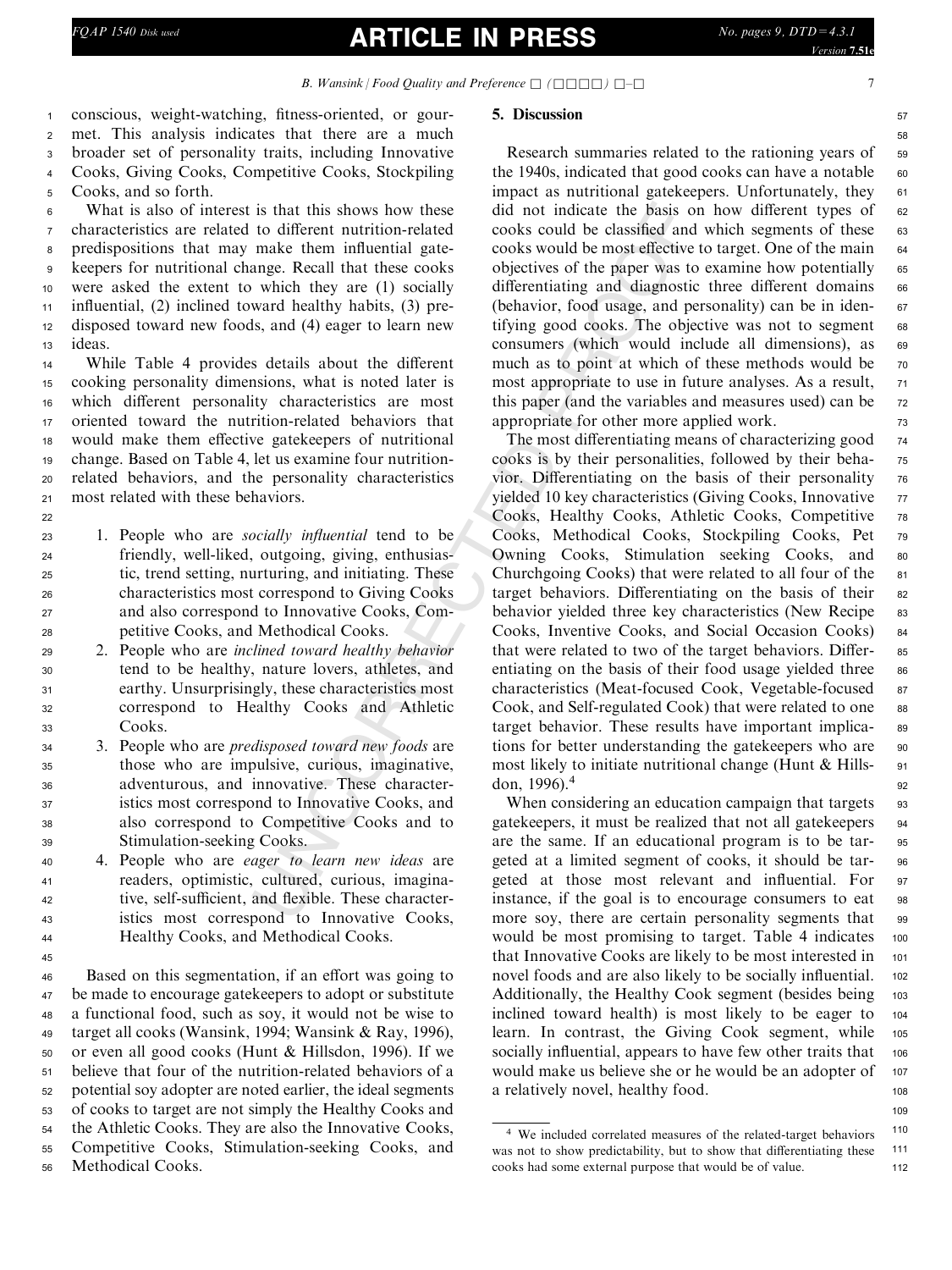## $QAP$  1540 Disk used  $\blacksquare$   $\blacksquare$   $\blacksquare$   $\blacksquare$   $\blacksquare$   $\blacksquare$   $\blacksquare$   $\blacksquare$   $\blacksquare$   $\blacksquare$   $\blacksquare$   $\blacksquare$   $\blacksquare$   $\blacksquare$   $\blacksquare$   $\blacksquare$   $\blacksquare$   $\blacksquare$   $\blacksquare$   $\blacksquare$   $\blacksquare$   $\blacksquare$   $\blacksquare$   $\blacksquare$   $\blacksquare$   $\blacksquare$   $\blacksquare$   $\blacksquare$   $\blacksquare$

#### 8 B. Wansink | Food Quality and Preference  $\Box$  ( $\Box$  $\Box$ )  $\Box$ - $\Box$

Food habits are a part of culture, bound to other aspects of living. After determining that personality defines the best of cooks in Western cultures, it would be valuable to better understand the beliefs and traditions in other parts of the world. The gatekeepers in other countries may not be the cooks. It raises the important question, who besides influential cooks can help change beliefs about the healthfulness of unfamiliar ingredients or foods such as soy. 1 2 3 4 5 6 7 8 9

From a methodological perspective, this research provides three key insights on how to begin differentiating and targeting the cooks who are most likely to innovate and who are most likely to influence others. First, a general observation is made that a person's food usage and cooking behavior is not as influential in differentiating key characteristics of good cooks is their personality. Second, this study provides key measures that have been tested and have been shown as diagnostic in differentiating characteristics. Third, these findings provide evidence of characteristics that are related to selected nutrition-related behaviors and how these relate to the different characteristics of cooks. 10 11 12 13 14 15 16 17 18 19 20 21 22

and have been shown as diag-<br>characteristics. Third, these<br>date behaviors and how these<br>detechistics of cooks.<br>Capaldi<br>districtions and how these<br>certistics of cooks.<br>Capaldi<br>districtions. The characteristics of<br>may be bi This study has limitations. The characteristics of respondents in the survey may be biased toward good cooks because people who are not interested in cooking and food behavior may be less likely to respond in the survey. This non-response and response bias may limit the generalizability of the results. Moreover, this study was comprised of 70% Anglo-Americans who had families. The results may not coincide with generalizations to other types of cooks such as a bachelor who is a connoisseur of food. Further, although converging multiple measures were used, the surveys were still based on self-reports of cooking ability. Their responses may have generated socially desirable responses rather than true responses. 23  $24$ 25 26 27 28 29 30 31  $32$ 33 34 35 36

#### 6. Summary

39 40

37 38

41

48 49 50

Most past efforts to study nutrition education have focused those who eat foods. Based on gatekeeper research from the 1940s, this research suggests that the cooks are also responsible for nutrition. Yet all cooks are not created equal. In investigating three domains for

#### Appendix. Correlations between factors 47

Cooking behavior: component transformation matrix

| Component |         |         |      |
|-----------|---------|---------|------|
|           | 0.79    | 0.55    | 0.27 |
|           | 0.20    | $-0.64$ | 0.74 |
|           | $-0.58$ | 0.53    | 0.62 |

differentiating cooks, it was found that personality characteristics are the most differentiating and relate most to nutrition-related characteristics such as social influence, health inclinations, propensity towards new foods, and learning tendencies. 57 58 59 60 61

ks are not only gatekees.<br>
S. Past efforts to target<br>
hange involved targetin<br>
letic. Let us assume an<br>
`a functional food is t<br>
g, gatekeeping cooks. I<br>
tion effort targeting all<br>
nd a narrow education<br>
`athletic cooks wo Cooks are not only gatekeepers but are also opinion leaders. Past efforts to target opinion leaders for nutrition change involved targeting cooks who are healthy or athletic. Let us assume an effort to encourage the use of a functional food is to be targeted at opinionleading, gatekeeping cooks. If this is the case, a broad education effort targeting all cooks would be too general, and a narrow education effort targeting only healthy or athletic cooks would be too narrow. The best campaign would also target innovative cooks, competitive cooks, stimulation-seeking cooks, and methodical cooks. 62 63 64 65 66 67 68 69 70 71 72 73

#### Uncited reference

Capaldi, 1993; Wasink, 2002

#### Acknowledgements

Thanks to Nina Chan and Keongmi Lee for work on previous drafts of this. Thanks to the Illinois Council for Agricultural Research.

#### References

- Birch, L. L., Zimmerman, S. I., & Hind, H. (1980). The influence of social-affective context on the formation of children's food preferences. Child Development, 51, 856–861.
- Brinberg, D., Axelson, M. L., & Price, S. (2000). Changing food knowledge, food choice, and dietary fiber consumption by using tailored messages. Appetite, 35, 35–43.

Capaldi, E. D. (Ed.). (1996). Why we eat what we eat: the psychology of eating. Washington, DC: American Psychological Association.

- Daria, I. (1993). Lutèce: a day in the life of America's greatest restaurant. New York: Random House.
- Day, J. E., Kyriazakis, I., & Rogers, P. J. (1998). Good choice and intake: towards a unifying framework of learning and feeding motivation. Nutrition Research Reviews, 11(1), 25–43.
- Franey, P. (1994). A chef's tale. New York: Alfred A. Knopf.

#### Food usage: component transformation matrix

| Component |         |         |      |
|-----------|---------|---------|------|
|           | 0.83    | 0.31    | 0.47 |
|           | $-0.50$ | 0.78    | 0.37 |
|           | $-0.25$ | $-0.54$ | 0.80 |